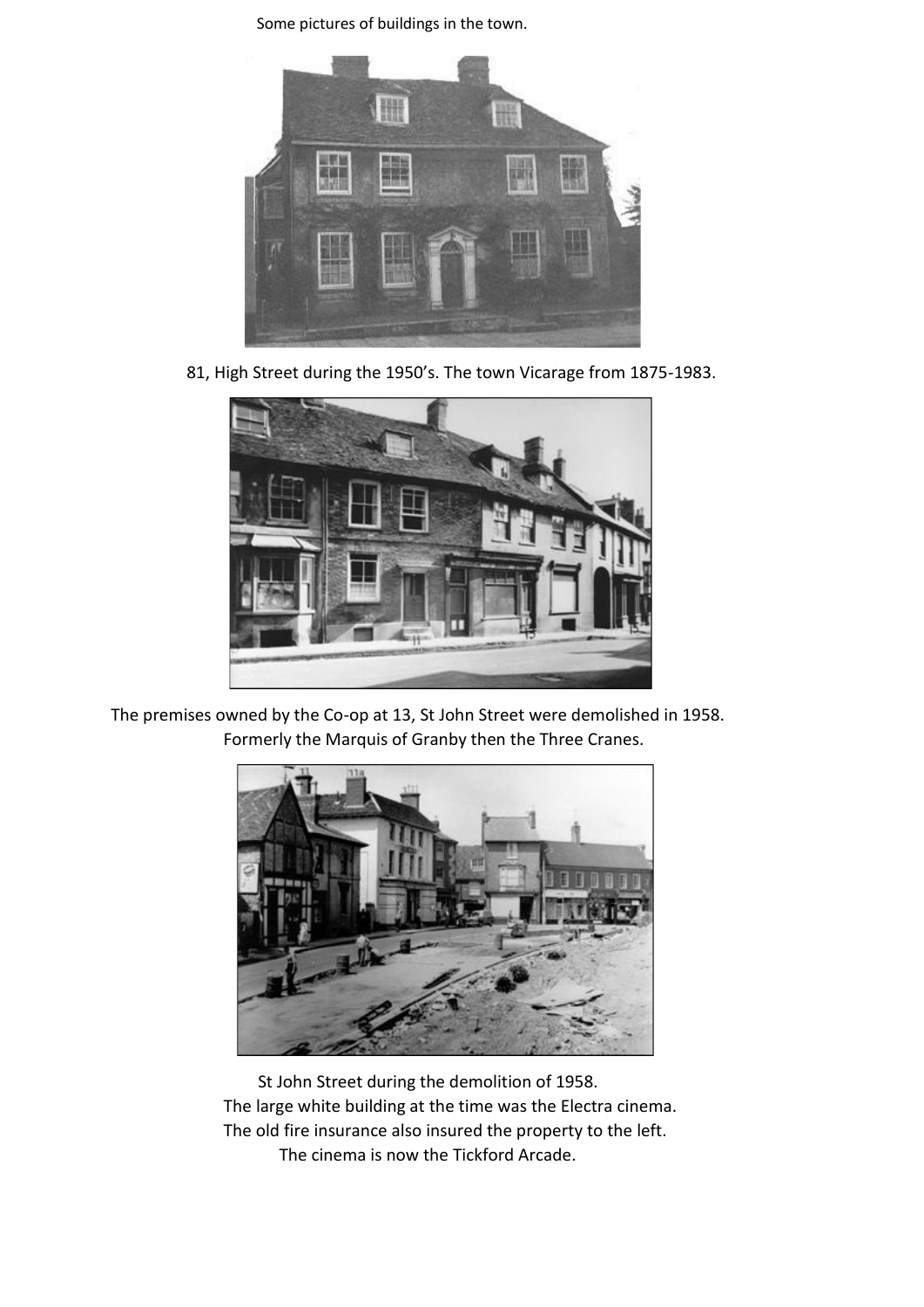

 Knibb's old premises at 26, High Street later Wagstaff's Antique shop. The photo shows Florrie Wagstaff during the 1950's. The old house is now demolished.



 Saxby's house later a public house. Details are in the society publication *"One More for the Road"*





a beer house called the Chimney Sweeps Arms, a bus depot and now a private house.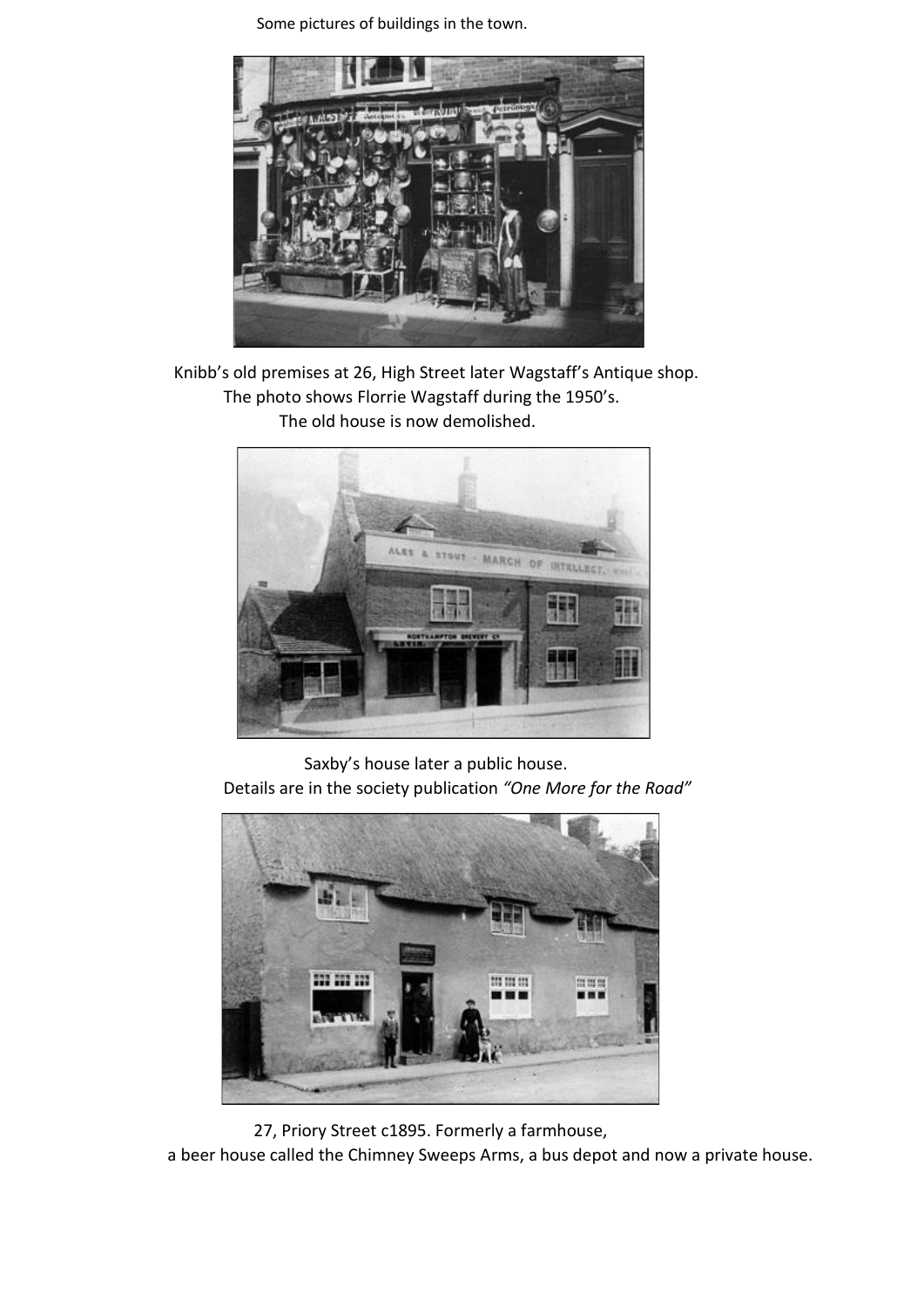

This drawing of 1820 show the premises on the opposite side of the Iron Bridge.

The property this side on the left is Bridge House.

The premises were originally a fellmongers yard and tannery in the occupation of the Yates family.



 This picture shows the cart Newman Cole Bakers delivering the newly baked bread.



Mayne's Free Church originally built in 1856 as the Chapel of the United Brothers later owned and run by the Oddfellows Society of Manchester. In 1993 it was purchased by the Newport Pagnell Historical Society as their headquarters and renamed Chandos Hall.

The man in the picture is Don Hurst, our Archivist/Historian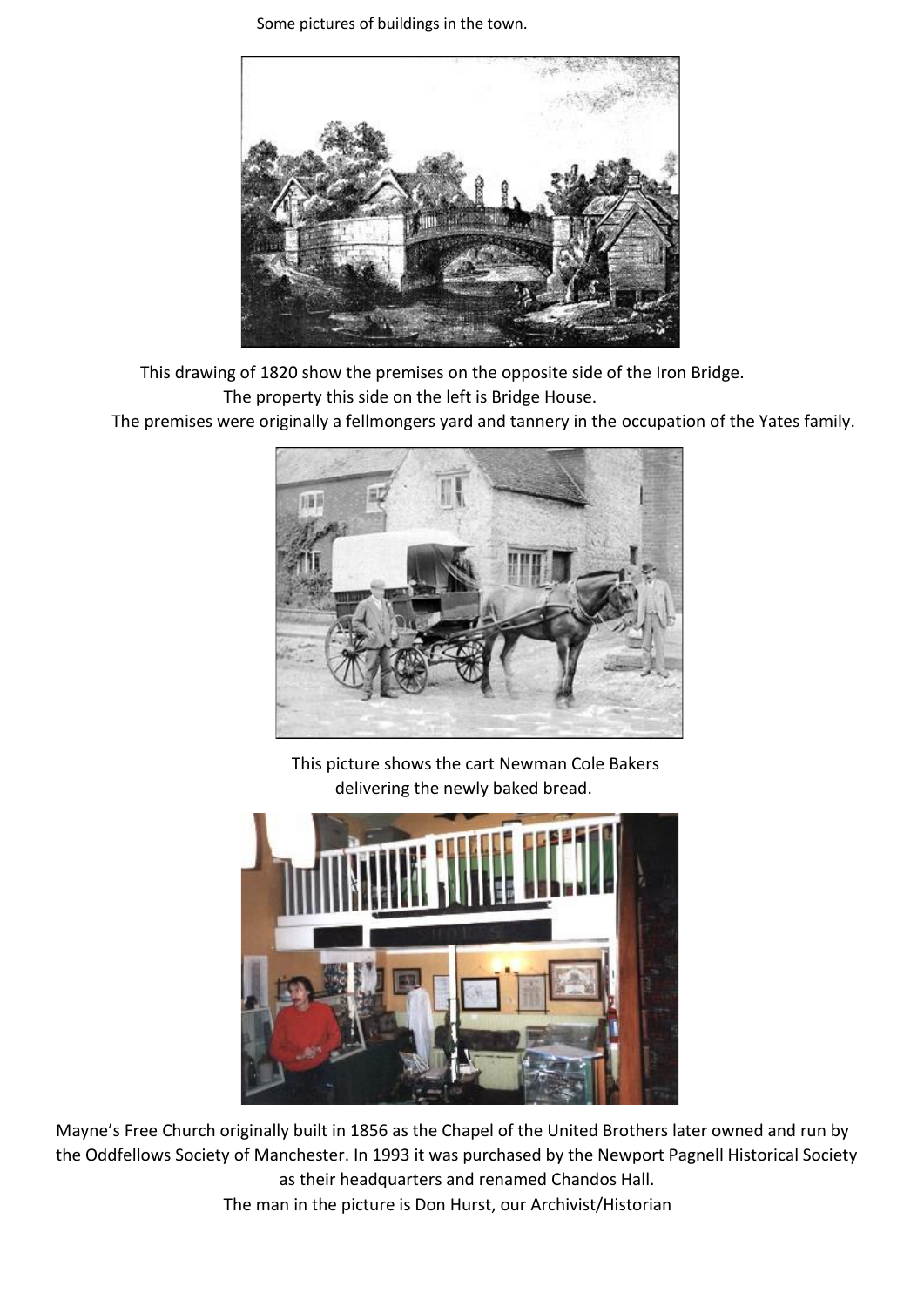

This building, once the Royal British Legion Club formerly the local Library and Doctors Surgery. Now a Social Club.

Once two private house we believe this to be the site of a Manor House called Waterhall.



 This old photograph taken in 1910 show the construction of the houses of Greenfield Road. The scaffolding shows the building taking place the "even" side already built.



 This picture shows Worsley's Café and Sweetshop at 2, High Street shortly before demolition in 1971.